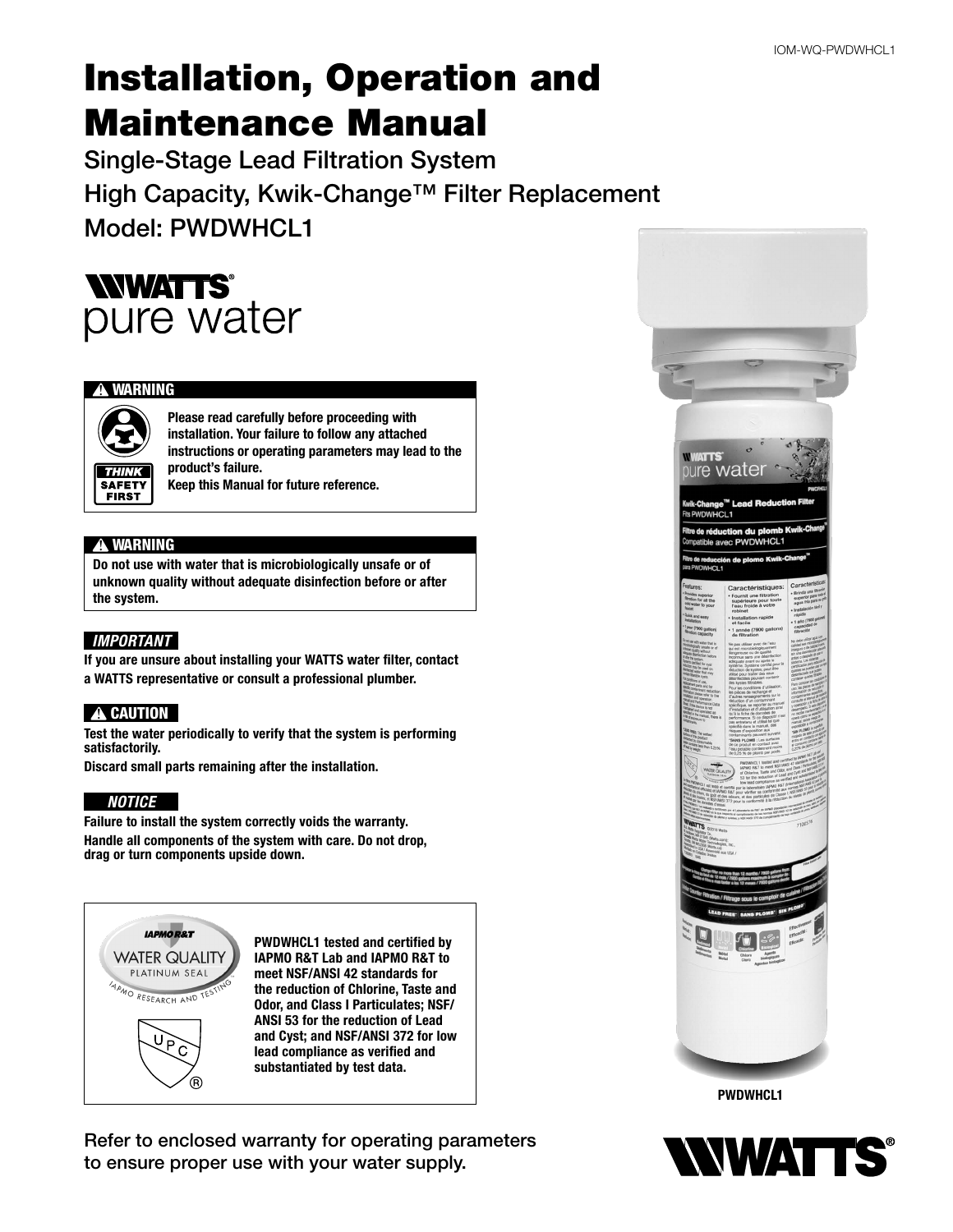### Overview

Thank you for your purchase of a state of the art Water Treatment system.

Your new system is equipped with a high capacity Carbon Fiber filter with Lead, Cyst, Sediment and Chlorine reduction capability. The PWDWHCL1 water filtration unit provides clean, clear, great tasting water to your existing faucet and has a 7,900 gallon filtration capacity. System is certified to reduce Lead, Cyst, Sediment and Chlorine.

Simple under sink installation, only requiring standard household tools, allows changing of the filter with just a quarter turn.

### System Maintenance

It is important to change filters at the recommended interval indicated in this manual. Many contaminants are not detectable by taste. In addition, other bad tastes and odors may become apparent over time if filters are not replaced.

When replacing any of the filter elements, pay special attention to any cleaning instructions. Should you have any further questions, please visit our website at www.watts.com/purewater or call our Pure Water Customer Service or Technical Support Team at 1.800.224.1299.

## Operational Parameters

#### *NOTICE*

Installation must comply with state and local plumbing regulations.

|                               | <b>Maximum</b>    | Minimum         |  |
|-------------------------------|-------------------|-----------------|--|
| <b>Operating Temperature:</b> | 100°F (37.8°C)    | 35° F (1.7°C)   |  |
| <b>Operating Pressure:</b>    | 125 psi (862 kPa) | 10 psi (69 kPa) |  |
| pH Parameters:                | 10                | 5               |  |
| <b>Flow Rate:</b>             | $2.0$ gpm         |                 |  |

## Table of Contents

| Inlet and Outlet Tube Connection - Filtration System 4                                            |
|---------------------------------------------------------------------------------------------------|
|                                                                                                   |
|                                                                                                   |
|                                                                                                   |
|                                                                                                   |
| Trouble Shooting $\ldots \ldots \ldots \ldots \ldots \ldots \ldots \ldots \ldots \ldots \ldots 5$ |
|                                                                                                   |
|                                                                                                   |
|                                                                                                   |

## Installation Precautions

#### *NOTICE*

- System is intended to be installed on the cold water line ONLY. Do not use hot water supply
- Do not install if your water lines are susceptible to water hammer
- System to be used with municipal or well water sources properly treated and tested on regular basis in insure suitable and non-adverse water conditions, including bacteriological safe quality.
- Filter housing must be protected against freezing temperatures, frost, snow, sleet and ice. Exposure to these elements can damage the housing and lead to water damage.
- This product has a limited service life. We recommend that a record be kept regarding the date of install and any other performance maintenance. Because of the products' limited service life and to prevent costly repairs or possible water damage, we strongly recommend that the head be replaced every ten years.
- Turn off water supply to head and remove the cartridge if it must be left unattended for an extended period of time.
- After prolonged periods of non-use (such as vacation) it is recommended that the system be flushed thoroughly. Let water run 5 - 6 minutes before using
- The filter recommended for use with this system carries a limited service life. Changes in taste, odors, color and/or flow of the water being filtered indicates that the cartridge should be replaced.
- Make certain that installation complies with all state and local laws and regulations.
- If you have anything other than flexible hose under your sink, check to see if you need to purchase special fittings prior to starting install.

### Contents of Under Counter System

Please make sure all of the items listed below are contained in the box. If any of the items are missing please contact Customer Service at (800) 224-1299 prior to installing.

- System Head with Attachable Bracket
- Model #PWCFHCL1 Kwik-Change™ Filter in separate box inside system box
- 3/8" Kitchen Faucet Adapter
- Mounting Screws
- 3/8" Plastic Tubing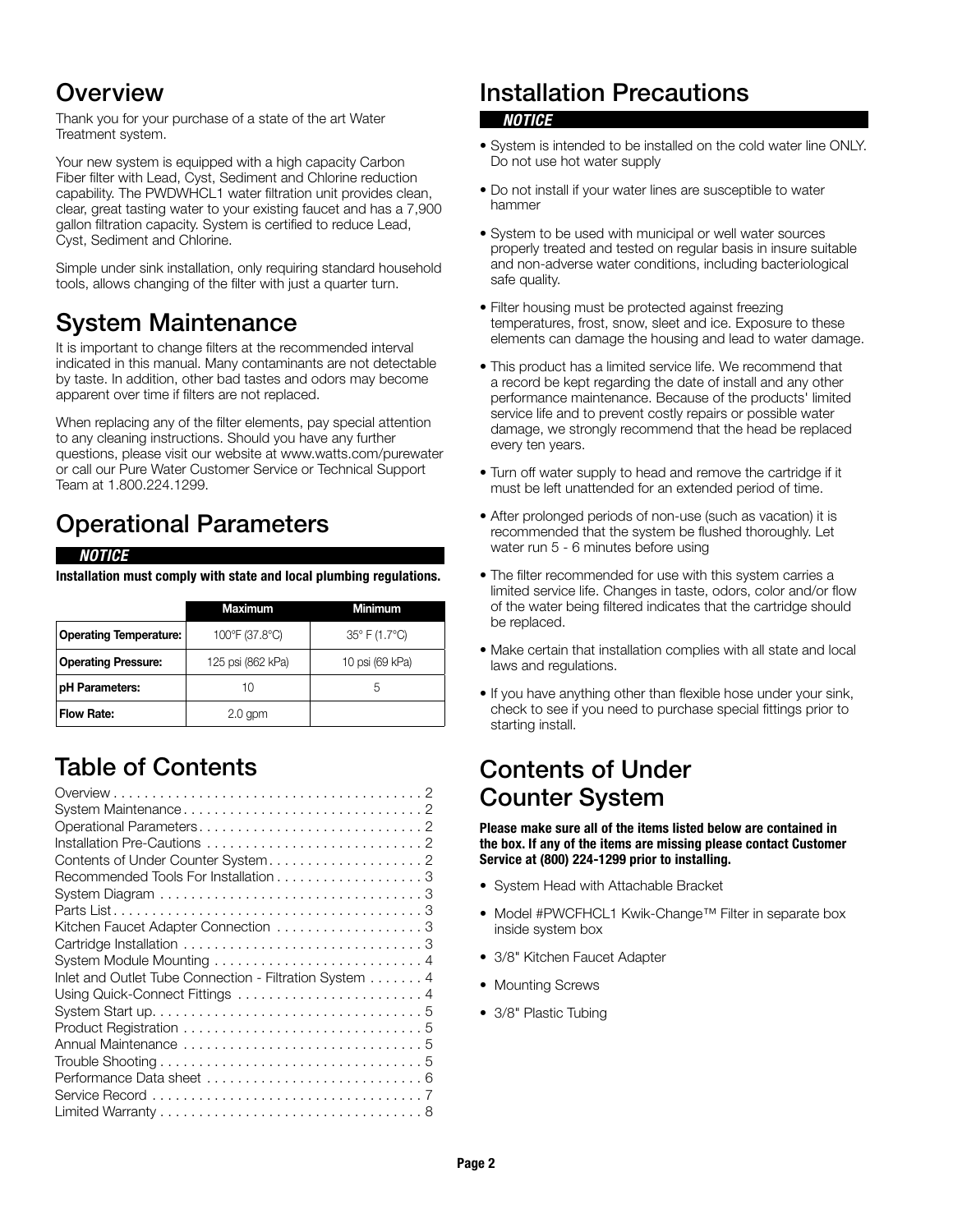## Recommended Tools For Installation

- Small knife or tube cutter
- Variable speed drill
- 1/8" (3mm) drill bit
- Adjustable wrench
- Phillips screwdriver

## System Diagram



### Parts List

| Item | <b>Description</b>                     |
|------|----------------------------------------|
| А    | System Head with Attachable Bracket    |
| в    | High Capacity Kwik-Change™ Lead Filter |
|      | Kitchen Faucet Adapter                 |
|      | 3/8" Plastic Tubing                    |
|      | Mounting Screws not shown (x2)         |

### Kitchen Faucet Adapter **Connection**

#### **A** CAUTION

#### Water supply line to the system must be from the cold water supply line only. Hot water will severely damage your system.

- Step 1 Turn off the cold water supply to the faucet by turning the angle stop valve completely off.
- Step 2 Open cold water sink faucet to relieve pressure.
- Step 3 Place a small container under the cold water angle stop valve to catch any runoff water. Disconnect the cold water faucet supply hose from the cold water angle stop valve.
- Step 4 Hand-tighten the kitchen faucet adapter to the cold water angle stop valve as shown. Next hand-tighten the lower end of the cold water line onto the top of the kitchen faucet adapter.

## Cartridge Installation

Step 1 - Line up arrow on cartridge with unlocked position on head, insert cartridge and turn to locked position.



Page 3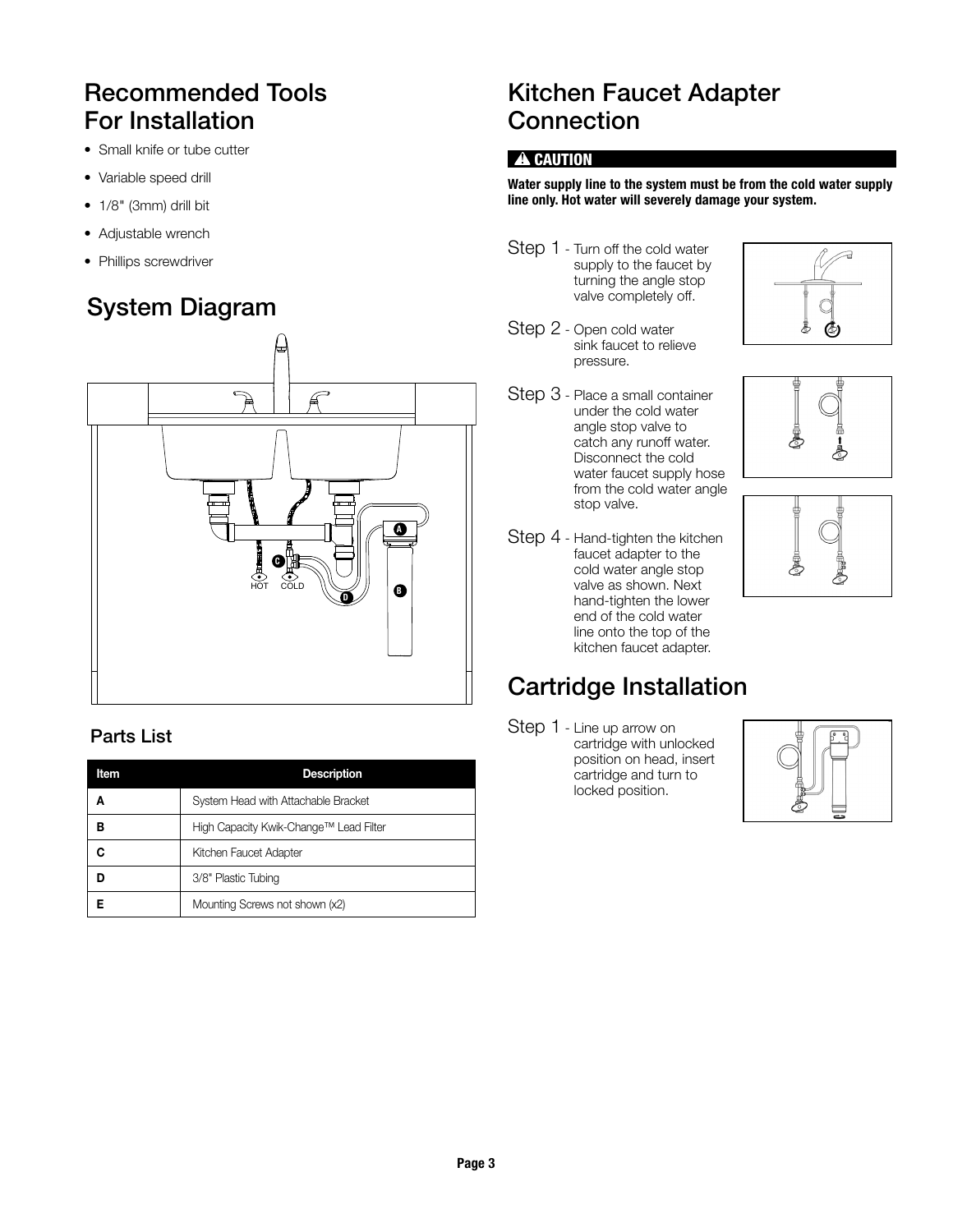## System Module Mounting

- Step 1 Mount the system to one side of the cabinet allowing 2" of clearance below the filter for easy filter removal and replacement.
- Step 2 Using the mounting bracket, mark with a pencil the holes for the mounting screws on the wall surface.





Step 3 - Using a 1/8" drill bit, drill pilot holes for the mounting screws. Insert mounting screws into the wall with a screwdriver leaving approximately 3/8"

of each mounting screw exposed and hang system head on the mounting holes of the bracket.

### Inlet and Outlet Tube Connection - Filtration System

Step 1 - Determine two different lengths of 3/8" tubing needed to connect the system head inlet and outlet to the kitchen faucet adapter (reference image for inlet and for outlet locations and



directions on the right for cutting and installing tubing). Be sure to allow enough tubing to prevent kinking in the line.

Step 2 - Wet one end of the 3/8" plastic tubing with water and push it into the inlet side of the system head approximately 5/8" until it stops. Connect the other end of the tubing to the



inlet side of the kitchen faucet adapter. Refer to Quick-Connect instructions on the right for more detail.

Step 3 - Repeat same process with outlet side.

#### *NOTICE*

Reference image for inlet and outlet locations.

## Using Quick-Connect Fittings

### Cutting

Cut the tube square. It is essential that the outside diameter be free of score marks, and that burrs and sharp edges be removed before inserting into fitting.



### **Connecting**

Make certain to push the tubing completely into the connector until it comes into contact with the internal tubing



stop. The collet (gripper) has stainless steel teeth which hold the tube firmly in position while the O-ring provides a permanent leak proof seal.

Pull on the tube to check that it is secure. The system must be tested prior to leaving the site and/or before use.

### **Disconnecting**

To disconnect, ensure the system is depressurized before removing the tube. Push in collet squarely against the face of the



fitting. With the collet held in this position, the tube can be removed. The fitting can then be reused.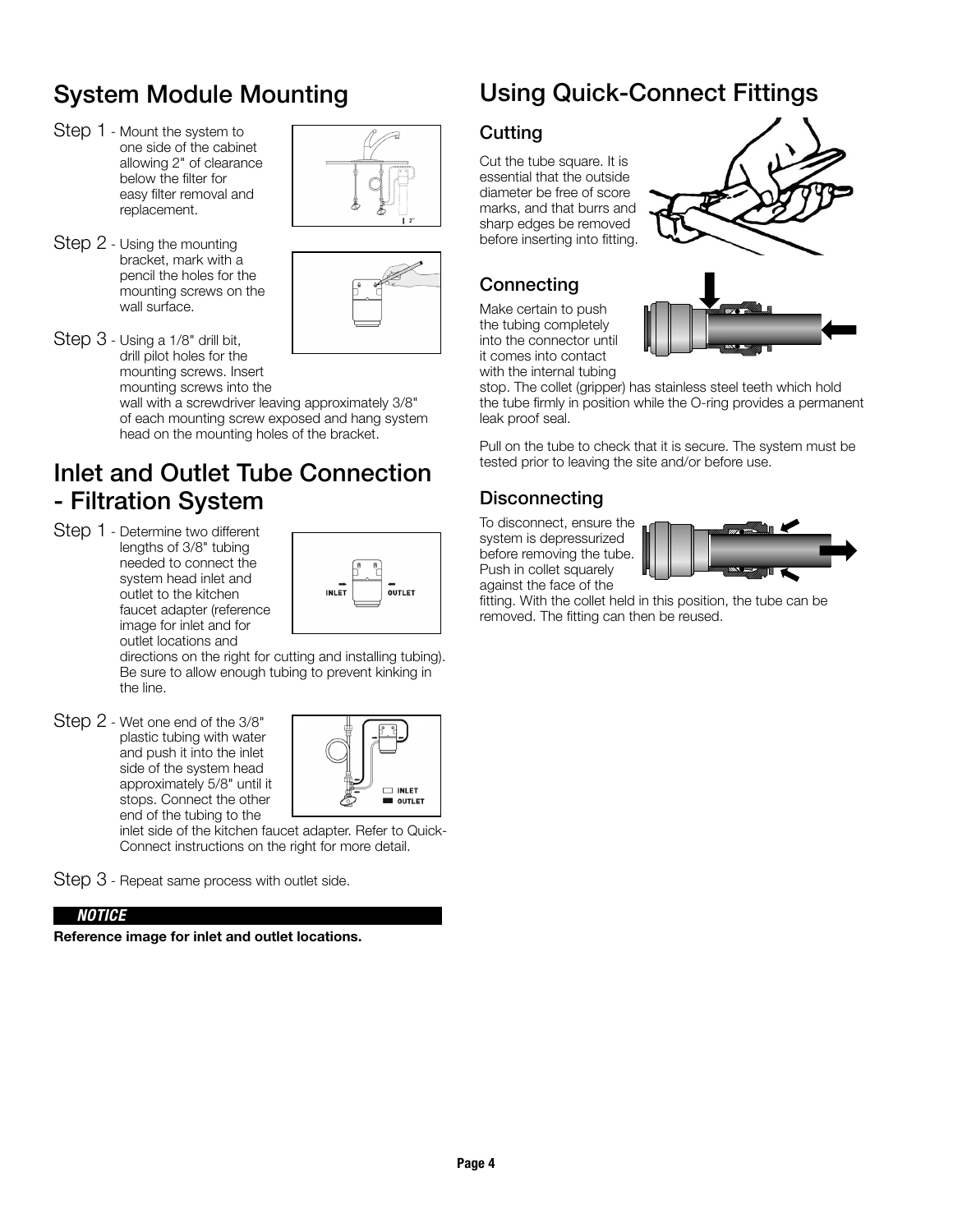### System Start Up

- Step 1 Turn on water supply at cold water angle stop. Turn cold water faucet handle to the open position to start the flow of water through the unit. Run 20 gallons of water through the unit in order to flush out the normal black carbon fines (it will "sputter" until the air is purged out) from the unit. A container with a known volume can be filled to determine how much water has flushed through the system. Initially, the water may appear cloudy which is due to tiny air bubbles and it will clear up shortly. Close the faucet when finished.
- Step 2 Check for leaks. If you have any leaks, shut off the water supply to your system, tighten any fittings then turn the supply back on.

#### *NOTICE*

#### Check frequently over the next 24 hours to ensure no leaks are present

### Product Registration

To Register your product, please visit www.watts.com/purewater and select "Register Now". Registration is in accordance with our Privacy Policy and Terms of Use.

See our Privacy Policy at - http://www.watts.com/privacy.asp See Terms of Use at - http://www.watts.com/terms.asp

### Annual Maintenance

#### Annual Filter: Kwik-Change™ Lead Reduction Filter

### (12-Months - PWCFHCL1, EDP#7100576)

Remove completely and buy replacement.

- Step 1 Turn off incoming water supply to the filtration unit.
- Step 2 Open the cold water faucet handle to relieve the water pressure.
- Step 3 Remove the filter from the head by turning to the left, then pulling downwards. Discard the old filter.
- Step 4 Remove filter cartridge from filter cartridge box inside system box
- Step 5 To install new filter cartridge, with the filter label facing approximately 45 degrees to the left, push the filter into the filter head and twist it to the right until the filter locks in and the label on filter is facing the front.
- Step 6 Follow start-up procedure.



#### *NOTICE*

Mark the date the filter is installed on cartridge label

# **Troubleshooting**

### LEAKS BETWEEN THE SYSTEM HEAD ASSEMBLY AND THE FILTERS:

- 1. Turn off water supply to the filter and dispense water from kitchen faucet until water and airflow stops.
- 2. Remove cartridge and inspect O-rings to make sure they are in place and clean.
- 3. Install cartridge, turn on water supply and check for leaks.

#### LEAKS AROUND THE FITTINGS:

- 1. Turn off water supply to the filter to relieve pressure.
- 2. While pulling the 3/8" plastic tubing with one hand, press in on the collar around the inlet and/or outlet fitting. Check to make sure that the 3/8" plastic tubing is cut squarely and that it is not scratched or crimped. If the 3/8" plastic tubing is unevenly cut or scratched, cut off 1/2" to 5/8" and re-install tubing.
- 3. Turn on water supply and check for leaks.

#### LEAKS ON THE KITCHEN FAUCET ADAPTER CONNECTION:

- 1. Turn off water supply to the filter to relieve pressure.
- 2. Locate the kitchen faucet adapter.
	- If the 3/8" plastic tubing is leaking, follow the previous steps ("Leaks around the fittings").
	- If the thread between the kitchen faucet adapter and cold water line is leaking, tighten more securely. If leaking continues, apply plumbers tape to threads and tighten.
- 3. Turn on water supply and check for leaks.

If leaks persist, or if there are other leaks on system, turn off water supply. Contact Customer Service or Technical Support Team at 1.800.224.1299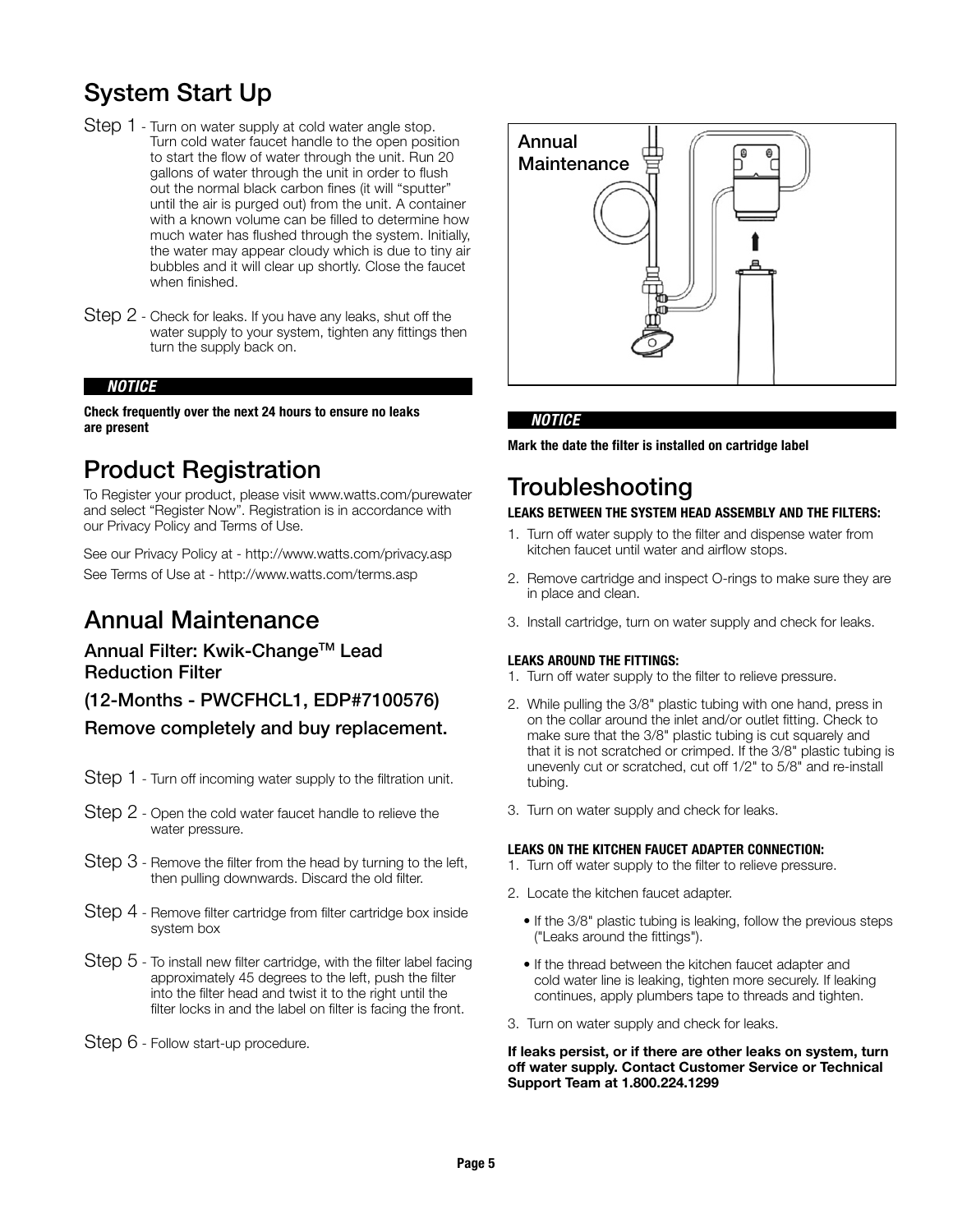### Performance Data Sheet

### Watts pure water

In U.S.-Watts Regulator Co., N. Andover, MA 01845 (Watts.com);

In Canada-Watts Water Technologies (Canada), Inc., Toronto, ON M5J3G6 (Watts.ca)

### Single-Stage Lead Filtration System - PWDWHCL1

### GENERAL USE CONDITIONS

#### **!** WARNING

1: System to be used with municipal or well water sources treated and tested on regular basis to insure bacteriological safe quality. DO NOT use with water that is microbiologically unsafe or of unknown quality without adequate disinfection before or after the system. While testing was performed under standard laboratory conditions, actual performance may vary. Systems certified for cyst reduction may be used on disinfected waters that may contain filterable cysts.

2: Operating Temperature: Maximum 100° F (38° C) Minimum 35° F (1.7° C)

3: Operating Water Pressure: Maximum 125-psi (861.85kpa) Minimum 10-psi (69kpa)

4: Maximum Flow Rate: 2 gpm (7.57 lpm)

5: Rated Capacity Lead: 7,900 gallons (29,904 liters)

6: Rated Capacity Cyst: 7,900 gallons (29,904 liters)

7: Rated Capacity Chlorine: 7,900 gallons (29,904 liters)

8: Rated Capacity Particulate (sediment): 7,900 gallons (29,904 liters)

### RECOMMENDED REPLACEMENT PARTS AND CHANGE INTERVAL:

Depending on incoming feed water conditions replacement time frame may vary.

| Description                        | Model / Part Number | <b>Change time Frame</b>   |
|------------------------------------|---------------------|----------------------------|
| Kwik-Change™ Lead Reduction Filter | PWCFHCL1 / 7100576  | 12 Months or 7,900 Gallons |

The PWDWHCL1 system has been tested according to NSF/ANSI 42, 53, for reduction of the substances listed below. The concentration of the indicated substances in water entering the system was reduced to a concentration less than or equal to the permissible limit for water leaving the system, as specified in NSF/ANSI 42 and 53, and substantiated by test data. This system is certified to NSF/ANSI standard 372 for 'lead free' compliance.

| <b>Substance</b>                                                   | <b>Average Influent</b> | <b>NSF/ANSI</b><br><b>Influent</b><br><b>Challenge</b><br><b>Concentration</b> | <b>Percent Reduction</b><br><b>Requirement/Maximum</b><br><b>Permissible Product</b><br><b>Water Concentration</b> | <b>Average % Reduction</b> | <b>Average Product Water</b><br><b>Concentration</b> |
|--------------------------------------------------------------------|-------------------------|--------------------------------------------------------------------------------|--------------------------------------------------------------------------------------------------------------------|----------------------------|------------------------------------------------------|
| NSF/ANSI 42 - Aesthetic Effects                                    |                         |                                                                                |                                                                                                                    |                            |                                                      |
| Chlorine                                                           | $2.01$ mg/L             | 2.01 mg/L $\pm$ 10%                                                            | $\geq 50\%$                                                                                                        | $>94.8\%$                  | $0.103$ mg/L                                         |
| Particulate, Class I particles<br>$0.5 \text{ to } < 1 \text{ µm}$ | 3,666,667 particles/mL  | At least 10,000<br>particles/mL                                                | $\geq 85\%$                                                                                                        | 99.2%                      | 28,017 particles/mL                                  |
| NSF/ANSI 53 - Health Effects                                       |                         |                                                                                |                                                                                                                    |                            |                                                      |
| Cyst                                                               | 71.500/L                | Minimum 50.000/L                                                               | >99.95%                                                                                                            | 99.99%                     | 4.88/L                                               |
| Lead pH 6.5                                                        | $0.151$ mg/L            | $0.15$ mg/L $\pm$ 10% mg/L                                                     | $0.010$ mg/L                                                                                                       | $>99.7\%$                  | $0.005$ mg/L                                         |
| Lead pH 8.5                                                        | $0.16$ mg/L             | $0.15$ mg/L $\pm$ 10% mg/L                                                     | $0.010$ mg/L                                                                                                       | $>99.2\%$                  | $0.0011$ mg/L                                        |

Not all water will contain contaminants listed. Testing performed under standard laboratory conditions; actual performance may vary. Filter usage must comply with all state and local laws. Filter is only to be used with cold water. Do not use with water that is microbiologically unsafe or of unknown quality without adequate disinfection before or after the system. Systems certified for cyst reduction may be used on disinfected water that may contain filterable cysts.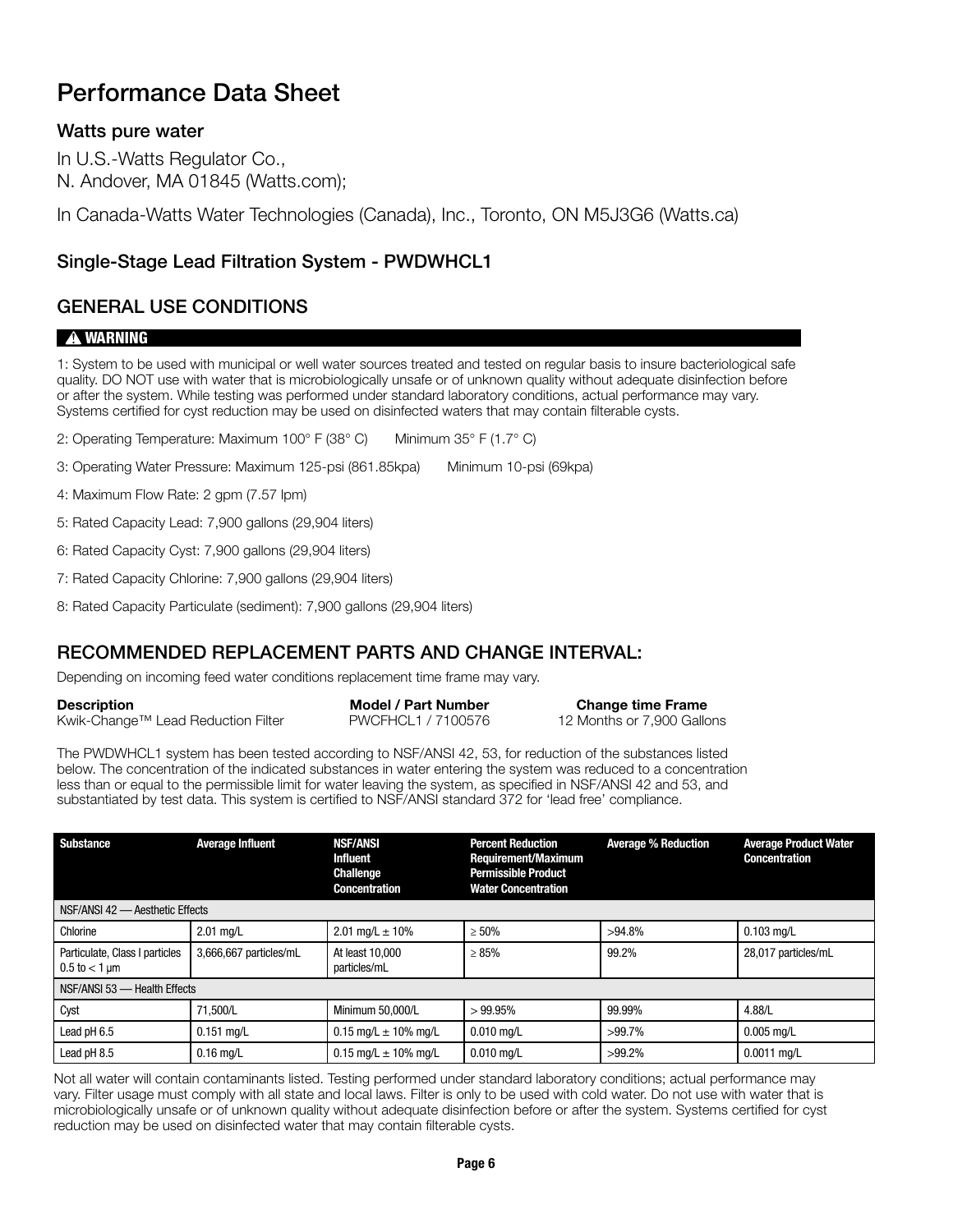## Service Record

| Date of Install: ______________________ Installed by: __________________________ |  |
|----------------------------------------------------------------------------------|--|
| High Capacity Kwik-Change™ Carbon filter (12 Months)                             |  |
|                                                                                  |  |
|                                                                                  |  |
|                                                                                  |  |
|                                                                                  |  |
|                                                                                  |  |
|                                                                                  |  |
|                                                                                  |  |
|                                                                                  |  |
|                                                                                  |  |
|                                                                                  |  |
|                                                                                  |  |
|                                                                                  |  |
|                                                                                  |  |
|                                                                                  |  |
|                                                                                  |  |
|                                                                                  |  |
|                                                                                  |  |
|                                                                                  |  |
|                                                                                  |  |
|                                                                                  |  |
|                                                                                  |  |